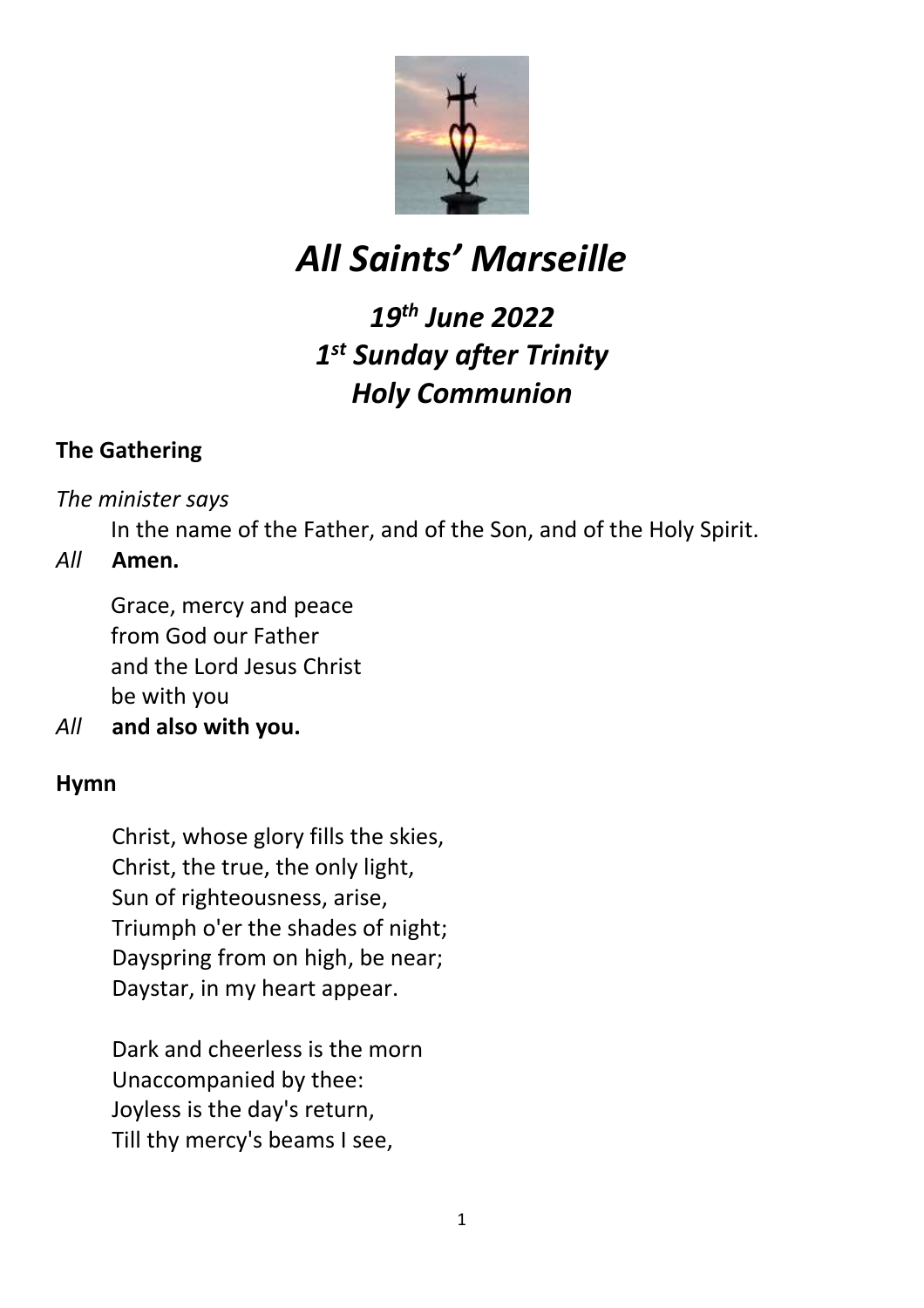Till they inward light impart, Glad my eyes, and warm my heart.

Visit then this soul of mine; Pierce the gloom of sin and grief; Fill me, radiancy divine; Scatter all my unbelief; More and more thyself display, Shining to the perfect day.

> *Words: Charles Wesley (1707-1788) Tune: Ratisbon – W H Havergal (1793-1870) and W H Monk (1823-1889)*

## **Prayer of Preparation**

*All* **Almighty God,**

**to whom all hearts are open, all desires known, and from whom no secrets are hidden: cleanse the thoughts of our hearts by the inspiration of your Holy Spirit, that we may perfectly love you, and worthily magnify your holy name; through Christ our Lord. Amen.**

#### **Prayers of Penitence**

#### *The minister says*

God so loved the world that he gave his only Son Jesus Christ to save us from our sins, to be our advocate in heaven, and to bring us to eternal life.

Let us confess our sins in penitence and faith, firmly resolved to keep God's commandments and to live in love and peace with all.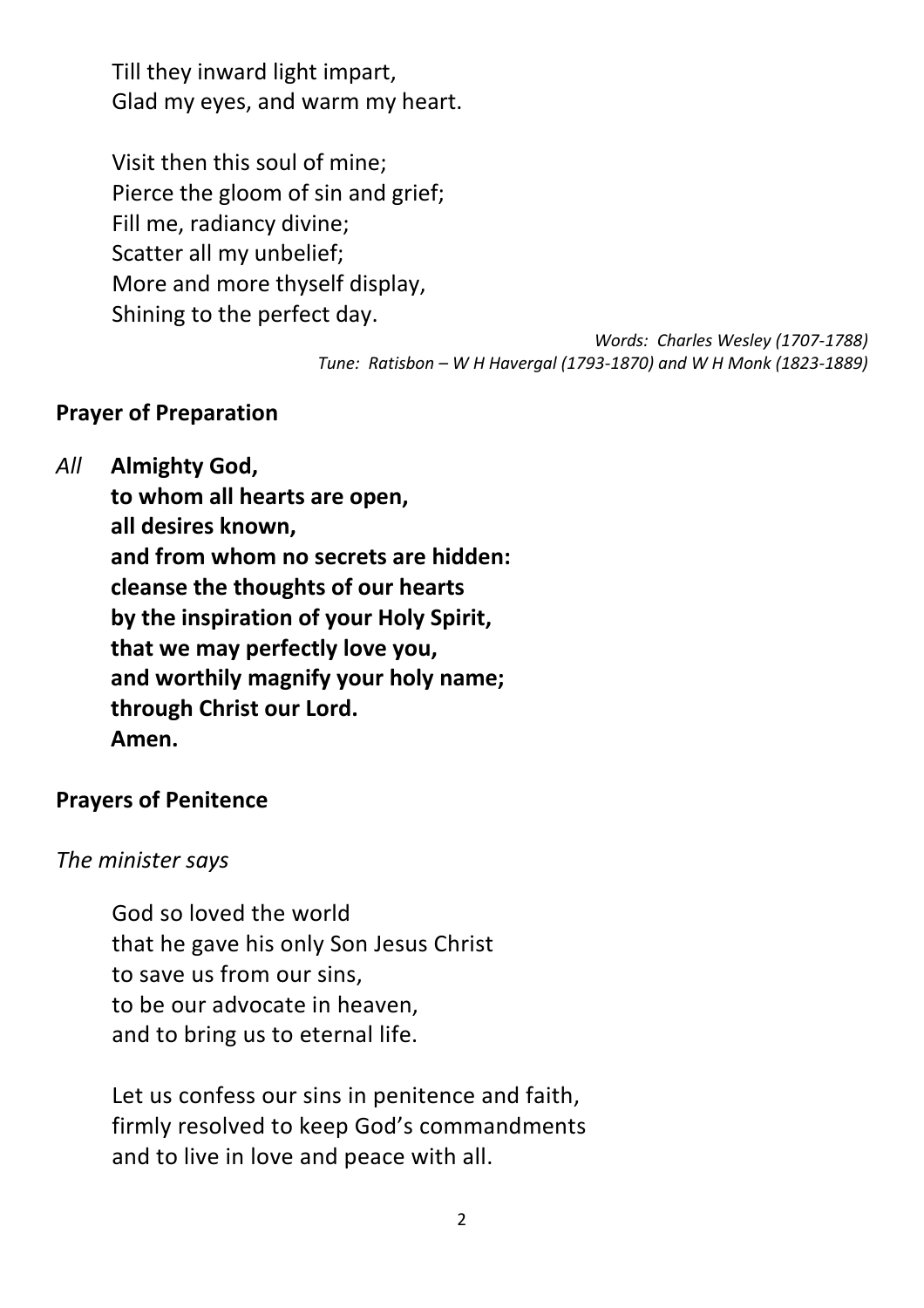*All* **Almighty God, our heavenly Father, we have sinned against you and against our neighbour in thought and word and deed, through negligence, through weakness, through our own deliberate fault. We are truly sorry and repent of all our sins. For the sake of your Son Jesus Christ, who died for us, forgive us all that is past and grant that we may serve you in newness of life to the glory of your name. Amen.**

## *The minister says*

Almighty God, who forgives all who truly repent, have mercy upon you, pardon and deliver you from all your sins, confirm and strengthen you in all goodness, and keep you in life eternal; through Jesus Christ our Lord.

*All:* **Amen.**

# **The Gloria**

# *All say:*

**Glory to God in the highest, and peace to his people on earth. Lord God, heavenly King, almighty God and Father, we worship you, we give you thanks, we praise you for your glory. Lord Jesus Christ, only Son of the Father, Lord God, Lamb of God, you take away the sin of the world: have mercy on us;**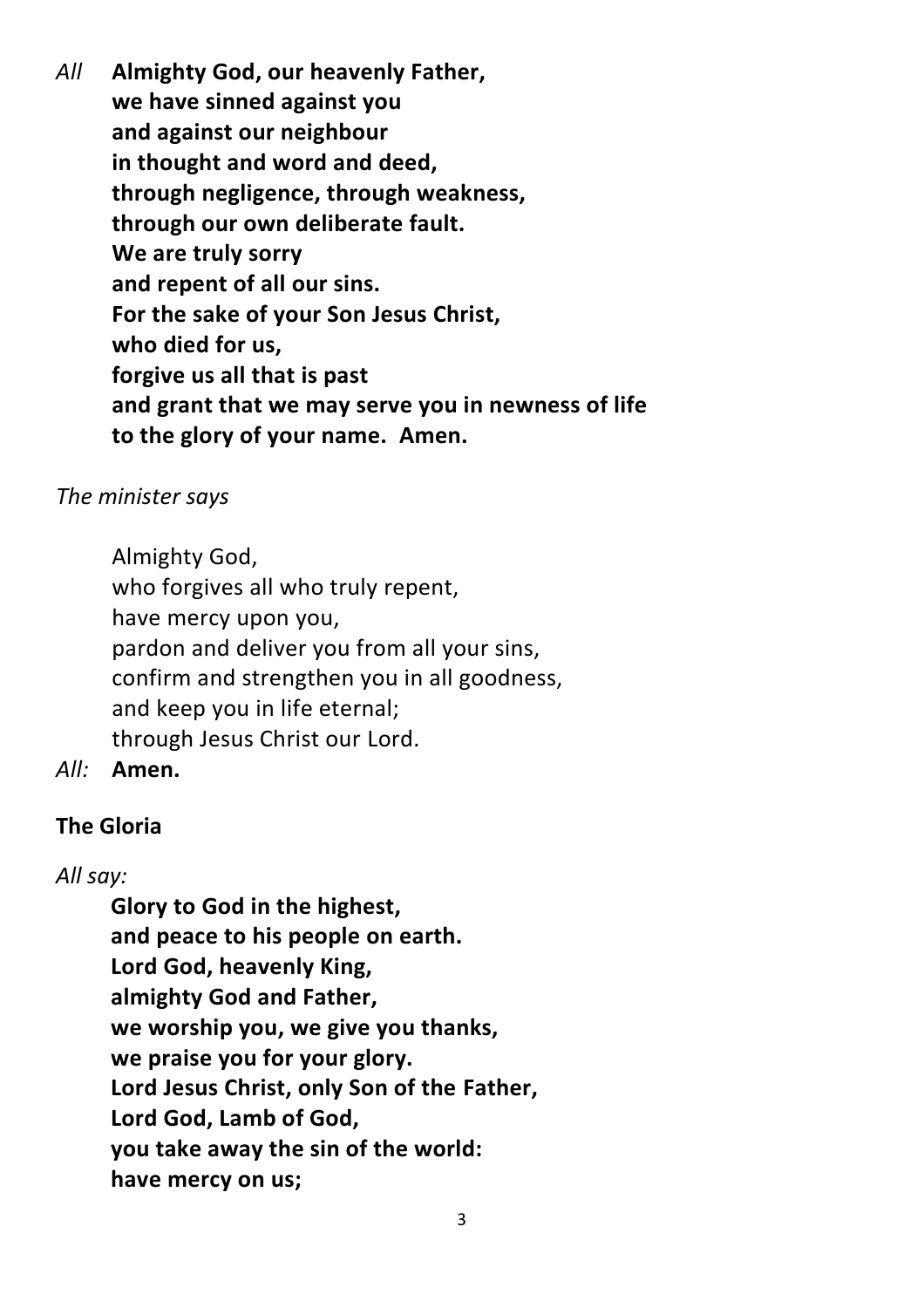**you are seated at the right hand of the Father: receive our prayer. For you alone are the Holy One, you alone are the Lord, you alone are the Most High, Jesus Christ, with the Holy Spirit, in the glory of God the Father. Amen.**

# **The Collect**

*The minister says:*

Let us pray.

O God, the strength of all those who put their trust in you, mercifully accept our prayers and, because through the weakness of our mortal nature we can do no good thing without you, grant us the help of your grace, that in the keeping of your commandments we may please you both in will and deed; through Jesus Christ your Son our Lord, who is alive and reigns with you, in the unity of the Holy Spirit, one God, now and for ever.

*All* **Amen.**

# **The Ministry of the Word**

# **Old Testament Reading**  Isaiah 65.1-9

I was ready to be sought out by those who did not ask, to be found by those who did not seek me. I said, 'Here I am, here I am', to a nation that did not call on my name. I held out my hands all day long to a rebellious people, who walk in a way that is not good, following their own devices; a people who provoke me to my face continually, sacrificing in gardens and offering incense on bricks; who sit inside tombs, and spend the night in secret places; who eat swine's flesh, with broth of abominable things in their vessels; who say, 'Keep to yourself, do not come near me, for I am too holy for you.' These are a smoke in my nostrils, a fire that burns all day long. See, it is written before me: I will not keep silent, but I will repay; I will indeed repay into their laps their iniquities and their ancestors' iniquities together, says the Lord; because they offered incense on the mountains and reviled me on the hills, I will measure into their laps full payment for their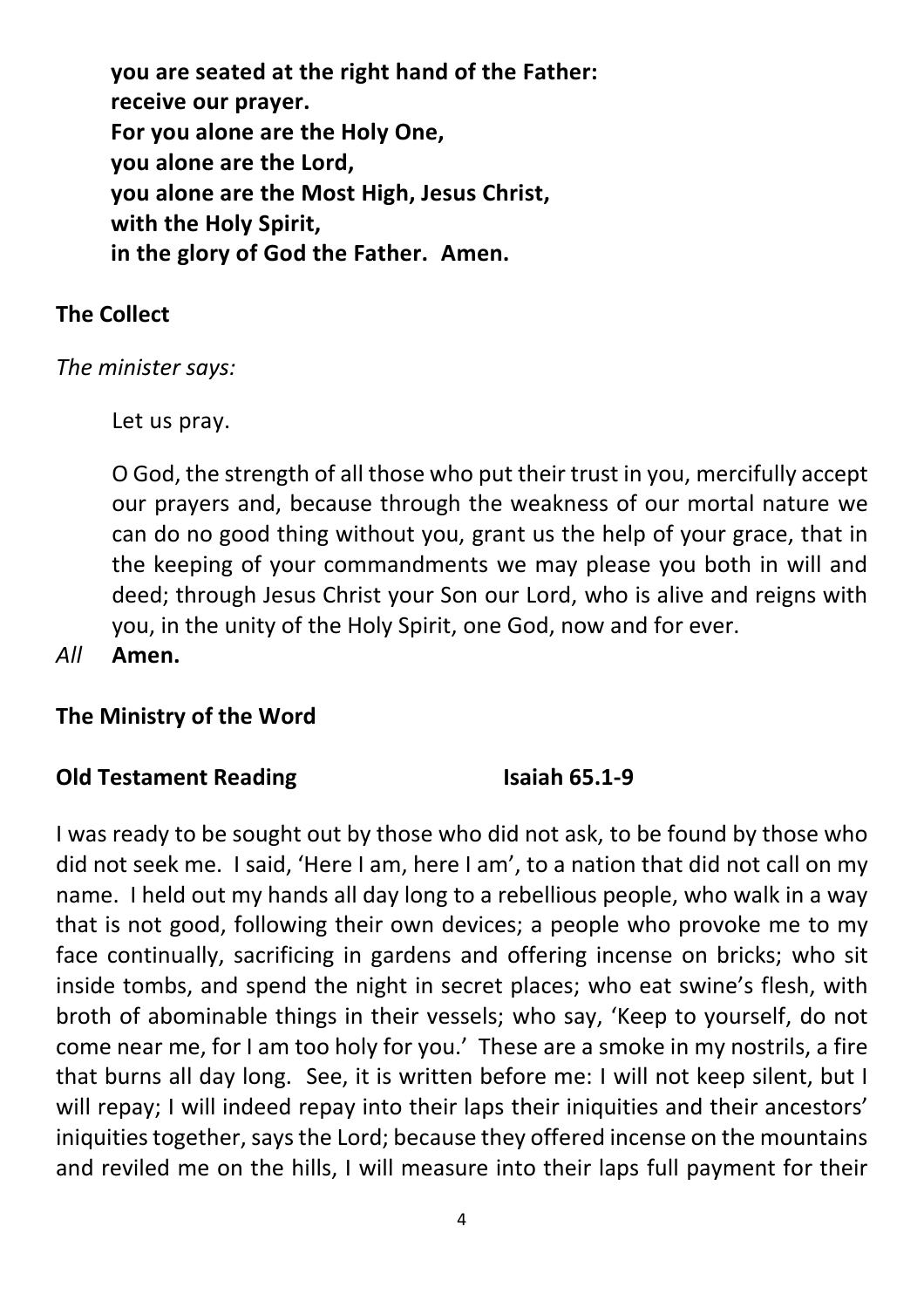actions. Thus says the Lord: As the wine is found in the cluster, and they say, 'Do not destroy it, for there is a blessing in it', so I will do for my servants' sake, and not destroy them all. I will bring forth descendants from Jacob, and from Judah inheritors of my mountains; my chosen shall inherit it, and my servants shall settle there.

This is the word of the Lord.

*All* **Thanks be to God.**

# **Psalm 22.19-28**

- 19 Be not far from me, O Lord; \* you are my strength; hasten to help me.
- 20 Deliver my soul from the sword, \* my poor life from the power of the dog.
- 21 Save me from the lion's mouth, from the horns of wild oxen. \* You have answered me!
- 22 I will tell of your name to my people; \* in the midst of the congregation will I praise you.
- 23 Praise the Lord, you that fear him; \* O seed of Jacob, glorify him; stand in awe of him, O seed of Israel.
- 24 For he has not despised nor abhorred the suffering of the poor; neither has he hidden his face from them; \* but when they cried to him he heard them.
- 25 From you comes my praise in the great congregation; \* I will perform my vows in the presence of those that fear you.
- 26 The poor shall eat and be satisfied; \* those who seek the Lord shall praise him; their hearts shall live for ever.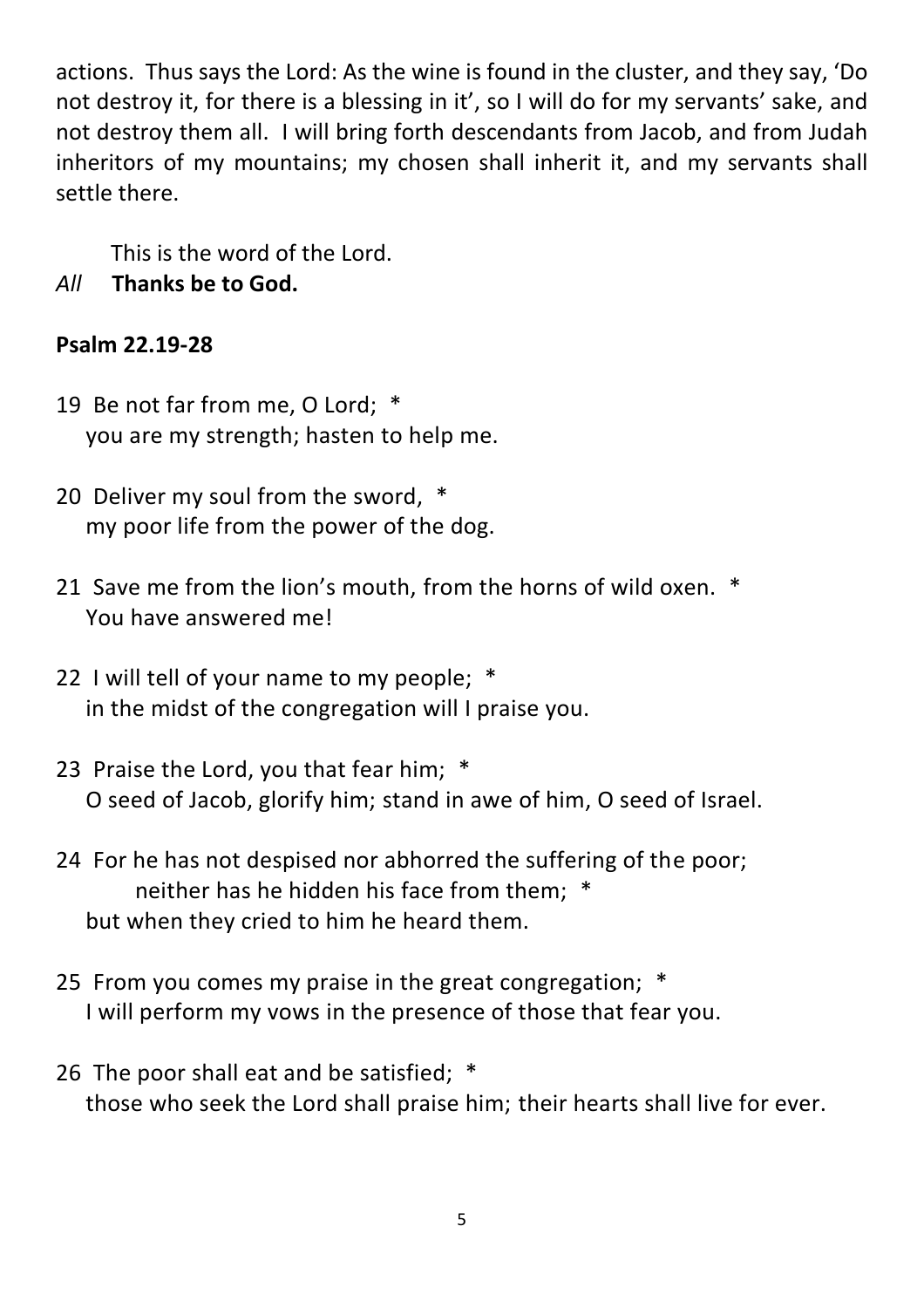- 27 All the ends of the earth shall remember and turn to the Lord, \* and all the families of the nations shall bow before him.
- 28 For the kingdom is the Lord's \* and he rules over the nations.

Glory to the Father, and to the Son, and to the Holy Spirit; as it was in the beginning, is now and shall be for ever. Amen.

# **New Testament Reading Galatians 3.23-end**

Now before faith came, we were imprisoned and guarded under the law until faith would be revealed. Therefore the law was our disciplinarian until Christ came, so that we might be justified by faith. But now that faith has come, we are no longer subject to a disciplinarian, for in Christ Jesus you are all children of God through faith. As many of you as were baptized into Christ have clothed yourselves with Christ. There is no longer Jew or Greek, there is no longer slave or free, there is no longer male and female; for all of you are one in Christ Jesus. And if you belong to Christ, then you are Abraham's offspring, heirs according to the promise.

This is the word of the Lord.

*All* **Thanks be to God.**

# **Hymn**

Have faith in God, my heart, Trust and be unafraid; God will fulfil in every part Each promise he has made.

Have faith in God, my mind, Though oft thy light burns low; God's mercy holds a wiser plan Than thou canst fully know.

Have faith in God, my soul, His cross for ever stands;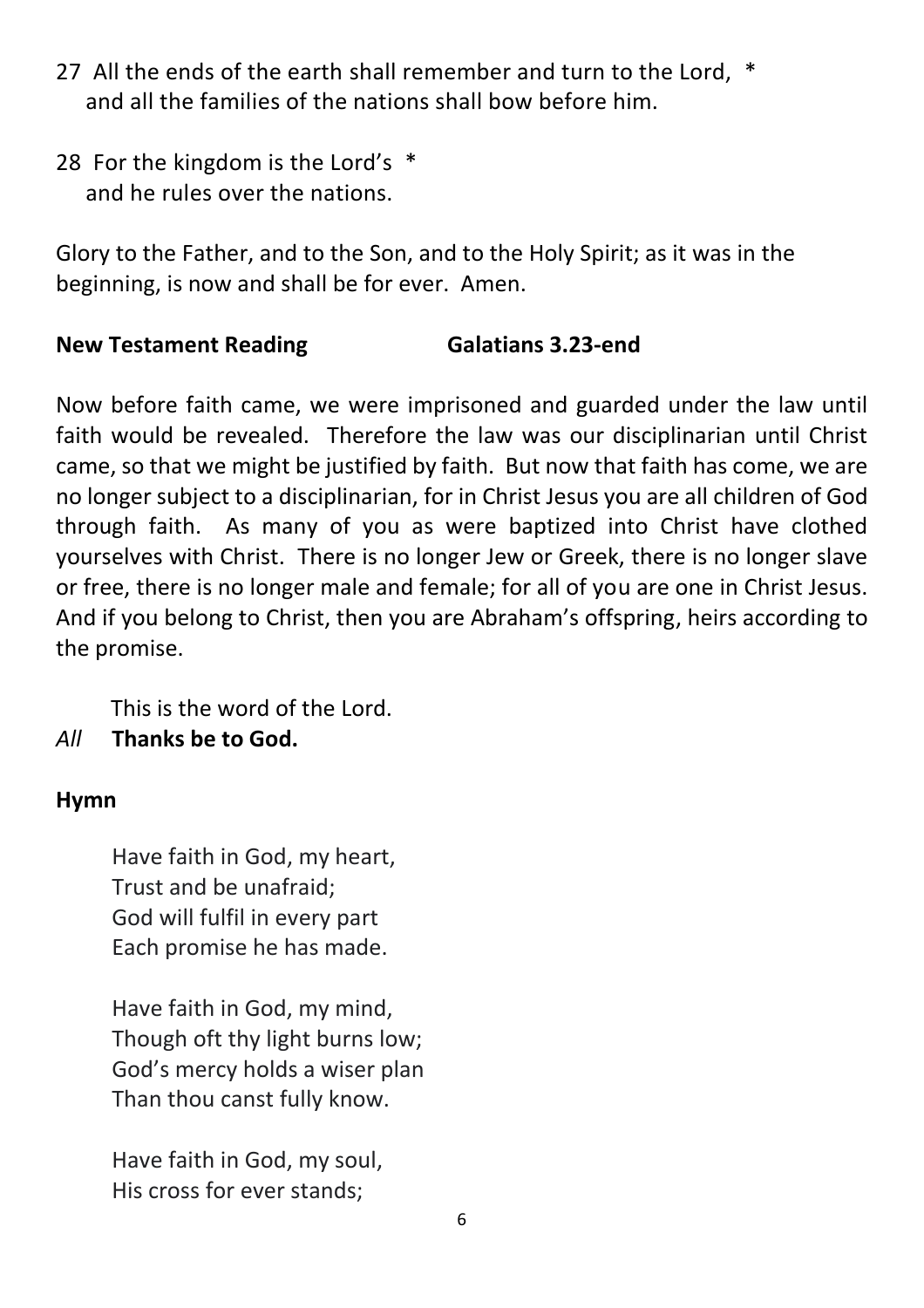And neither life nor death can pluck His children from his hands.

Lord Jesus, make me whole; Grant me no resting place, Until I rest, heart, mind and soul, The captive of thy grace.

> *Words: Bryan Austin Rees (1911-1983) Tune: Doncaster – Samuel Wesley (17663-1837)*

#### **Gospel Reading Luke 8.26-39**

*The minister says*

Alleluia, alleluia. I am the light of the world, says the Lord. Whoever follows me will never walk in darkness but will have the light of life. *cf John 8.12*

*All* **Alleluia.**

The Lord be with you.

- *All* **And also with you.** Hear the Gospel of our Lord Jesus Christ according to Luke.
- *All* **Glory to you, O Lord.**

Then they arrived at the country of the Gerasenes, which is opposite Galilee. As he stepped out on land, a man of the city who had demons met him. For a long time he had worn no clothes, and he did not live in a house but in the tombs. When he saw Jesus, he fell down before him and shouted at the top of his voice, 'What have you to do with me, Jesus, Son of the Most High God? I beg you, do not torment me' — for Jesus had commanded the unclean spirit to come out of the man. (For many times it had seized him; he was kept under guard and bound with chains and shackles, but he would break the bonds and be driven by the demon into the wilds.) Jesus then asked him, 'What is your name?' He said, 'Legion'; for many demons had entered him. They begged him not to order them to go back into the abyss.

Now there on the hillside a large herd of swine was feeding; and the demons begged Jesus to let them enter these. So he gave them permission. Then the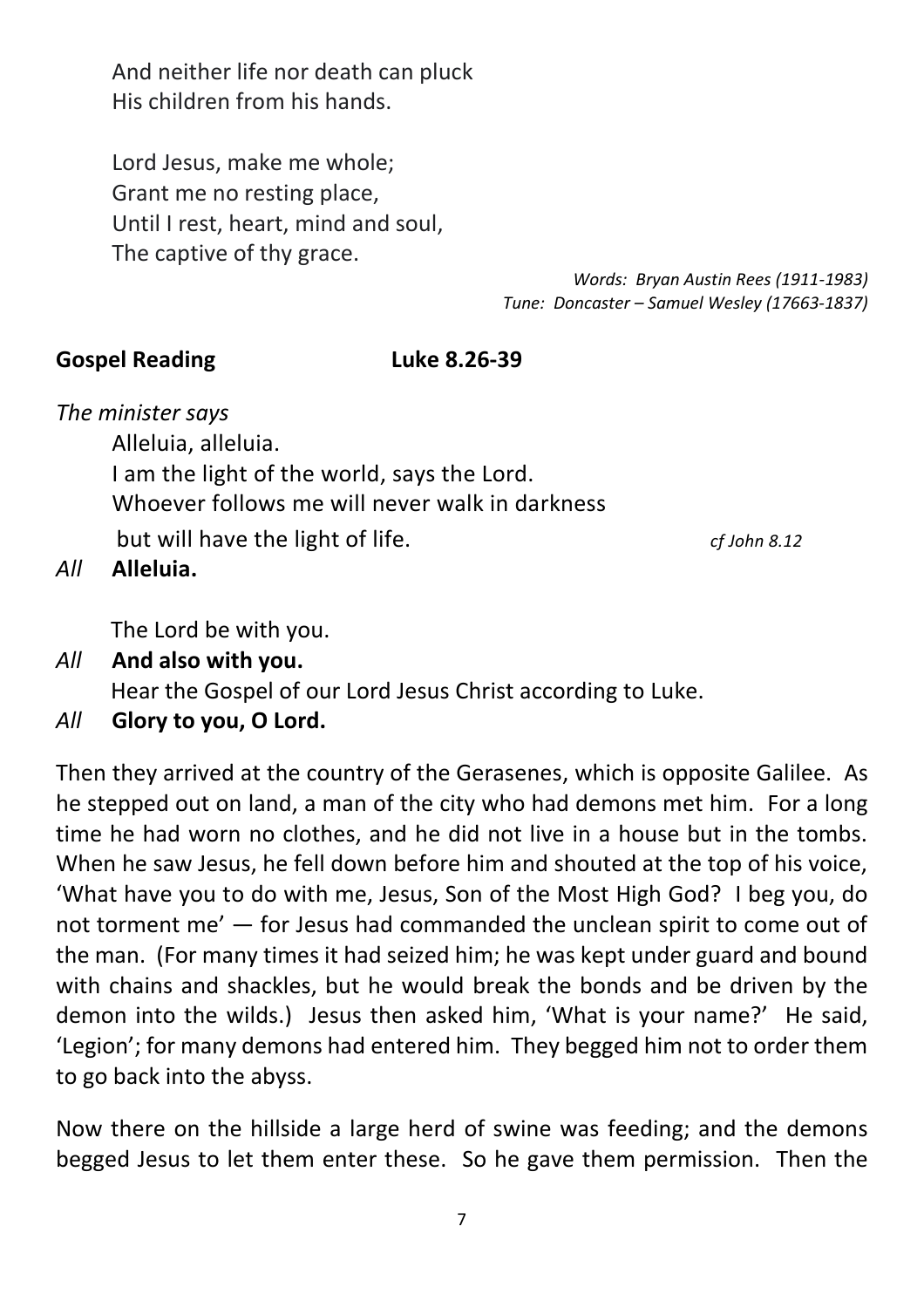demons came out of the man and entered the swine, and the herd rushed down the steep bank into the lake and was drowned.

When the swineherds saw what had happened, they ran off and told it in the city and in the country. Then people came out to see what had happened, and when they came to Jesus, they found the man from whom the demons had gone sitting at the feet of Jesus, clothed and in his right mind. And they were afraid. Those who had seen it told them how the one who had been possessed by demons had been healed. Then all the people of the surrounding country of the Gerasenes asked Jesus to leave them; for they were seized with great fear. So he got into the boat and returned. The man from whom the demons had gone begged that he might be with him; but Jesus sent him away, saying, 'Return to your home, and declare how much God has done for you.' So he went away, proclaiming throughout the city how much Jesus had done for him.

This is the Gospel of the Lord.

# *All* **Praise to you, O Christ.**

**Sermon** *The Revd John Smith*

# **The Nicene Creed**

*All* **We believe in one God, the Father, the Almighty, maker of heaven and earth, of all that is, seen and unseen. We believe in one Lord, Jesus Christ, the only Son of God, eternally begotten of the Father, God from God, Light from Light, true God from true God, begotten, not made, of one Being with the Father; through him all things were made. For us and for our salvation he came down from heaven, was incarnate from the Holy Spirit and the Virgin Mary and was made man. For our sake he was crucified under Pontius Pilate;**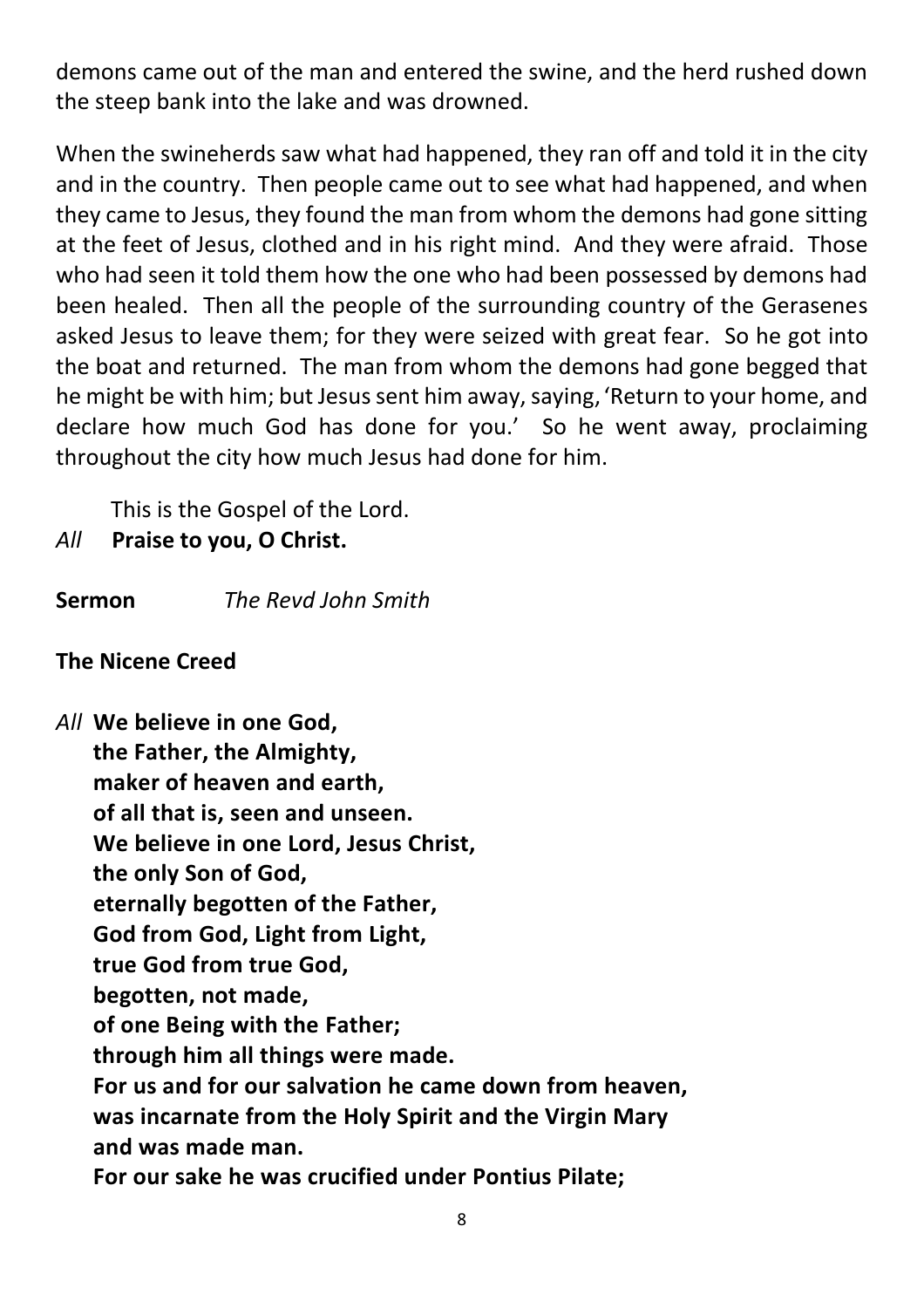**he suffered death and was buried. On the third day he rose again in accordance with the Scriptures; he ascended into heaven and is seated at the right hand of the Father. He will come again in glory to judge the living and the dead, and his kingdom will have no end. We believe in the Holy Spirit, the Lord, the giver of life, who proceeds from the Father and the Son, who with the Father and the Son is worshipped and glorified, who has spoken through the prophets. We believe in one holy catholic and apostolic Church. We acknowledge one baptism for the forgiveness of sins. We look for the resurrection of the dead, and the life of the world to come. Amen.**

#### **Prayers of intercession**

*during which we use the response:* Lord, in your mercy

- *All* **hear our prayer**. *and at the end:*
- *All* **Merciful Father, accept these prayers, for the sake of your Son, our Saviour Jesus Christ. Amen.**

#### **The Peace**

# *The minister says*

We are the body of Christ. In the one Spirit we were all baptized into one body. Let us then pursue all that makes for peace and builds up our common life. The peace of the Lord be always with you.

# *All* **And also with you.** Let us offer one another a sign of peace.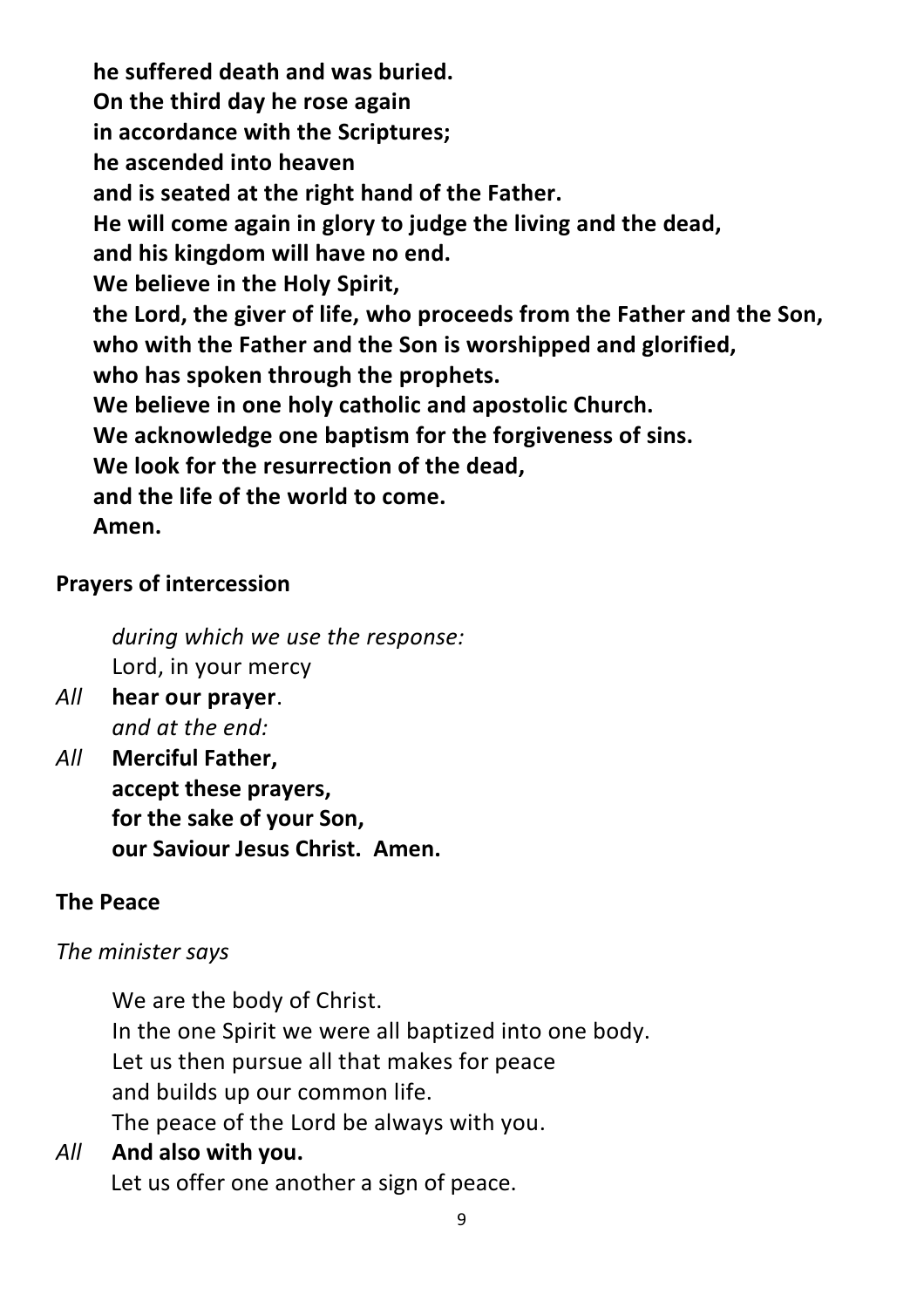## **Hymn**

O thou, who at thy Eucharist didst pray That all thy church might be for ever one, Grant us at every Eucharist to say With longing heart and soul, 'Thy will be done.' O may we all one bread, one body be, One through this sacrament of unity.

For all thy church, O Lord, we intercede; Make thou our sad divisions soon to cease; Draw us the nearer each to each, we plead, By drawing all to thee, O Prince of Peace; Thus may we all one bread, one body be, One through this sacrament of unity.

We pray thee too for wanderers from thy fold; O bring them back, good Shepherd of the sheep, Back to the faith which saints believed of old, Back to the church which still that faith doth keep; Soon may we all one bread, one body be, One through this sacrament of unity.

So, Lord, at length when sacraments shall cease, May we be one with all thy church above, One with thy saints in one unbroken peace, One with thy saints in one unbounded love; More blessèd still, in peace and love to be One with the Trinity in Unity.

> *Words: William H Turton (1856-1938) Tune: Song 1 - Orlando Gibbons (1583-1625)*

#### **Preparation of the Table**

*The celebrant says:*

As the grain once scattered in the fields and the grapes once dispersed on the hillside are now reunited on this table in bread and wine,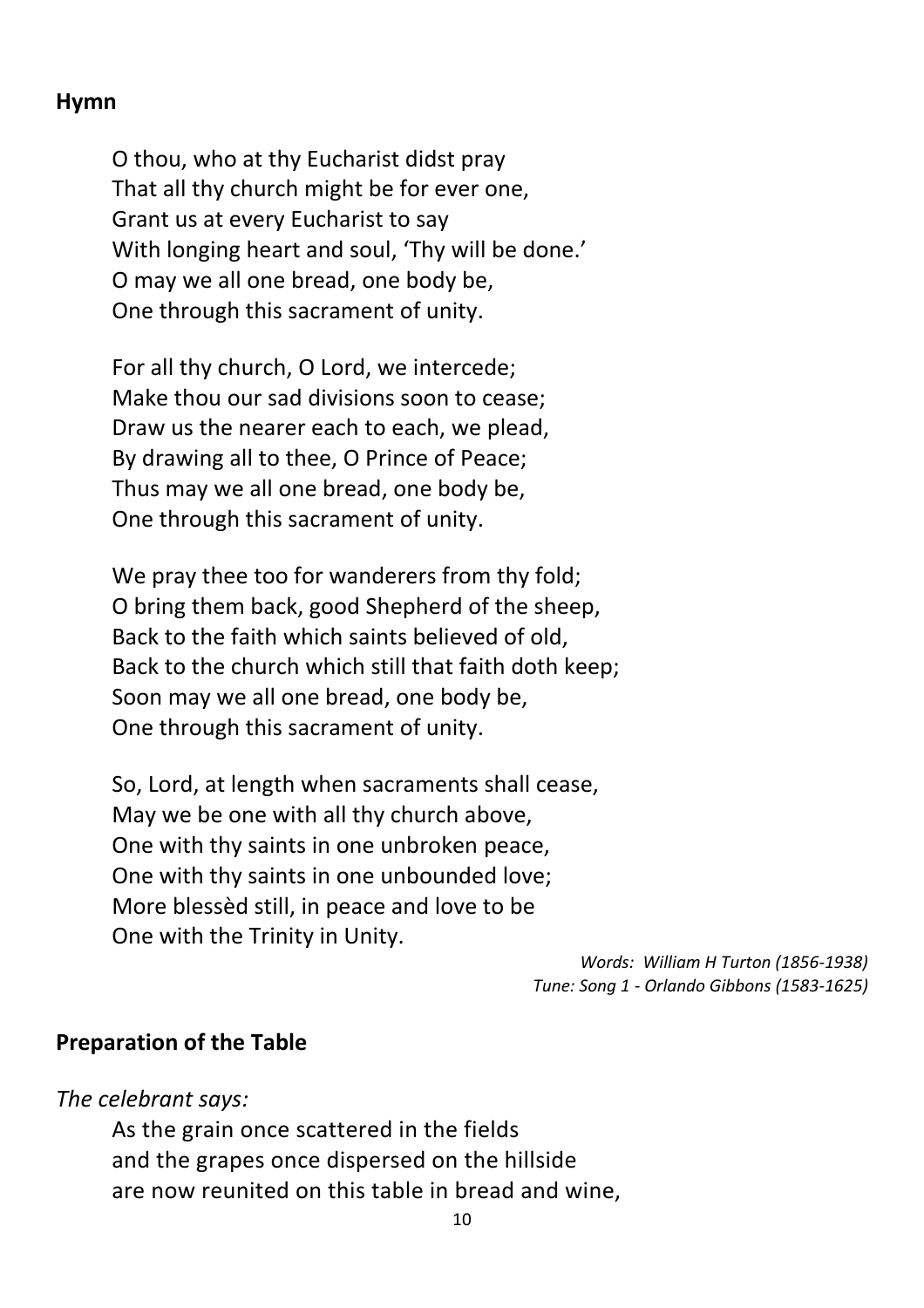so, Lord, may your whole Church soon be gathered together from the corners of the earth into your kingdom.

*All* **Amen.**

# **The Eucharistic Prayer**

The Lord is here.

*All* **His Spirit is with us.** Lift up your hearts.

*All* **We lift them to the Lord.** Let us give thanks to the Lord our God.

*All* **It is right to give thanks and praise.**

It is indeed right, it is our duty and our joy, at all times and in all places to give you thanks and praise, holy Father, heavenly King, almighty and eternal God, through Jesus Christ your Son our Lord. For he is your living Word; through him you have created all things from the beginning, and formed us in your own image. Through him you have freed us from the slavery of sin, giving him to be born of a woman and to die upon the cross; you raised him from the dead and exalted him to your right hand on high. Through him you have sent upon us your holy and life-giving Spirit, and made us a people for your own possession.

Therefore with angels and archangels, and with all the company of heaven, we proclaim your great and glorious name, for ever praising you and saying*:*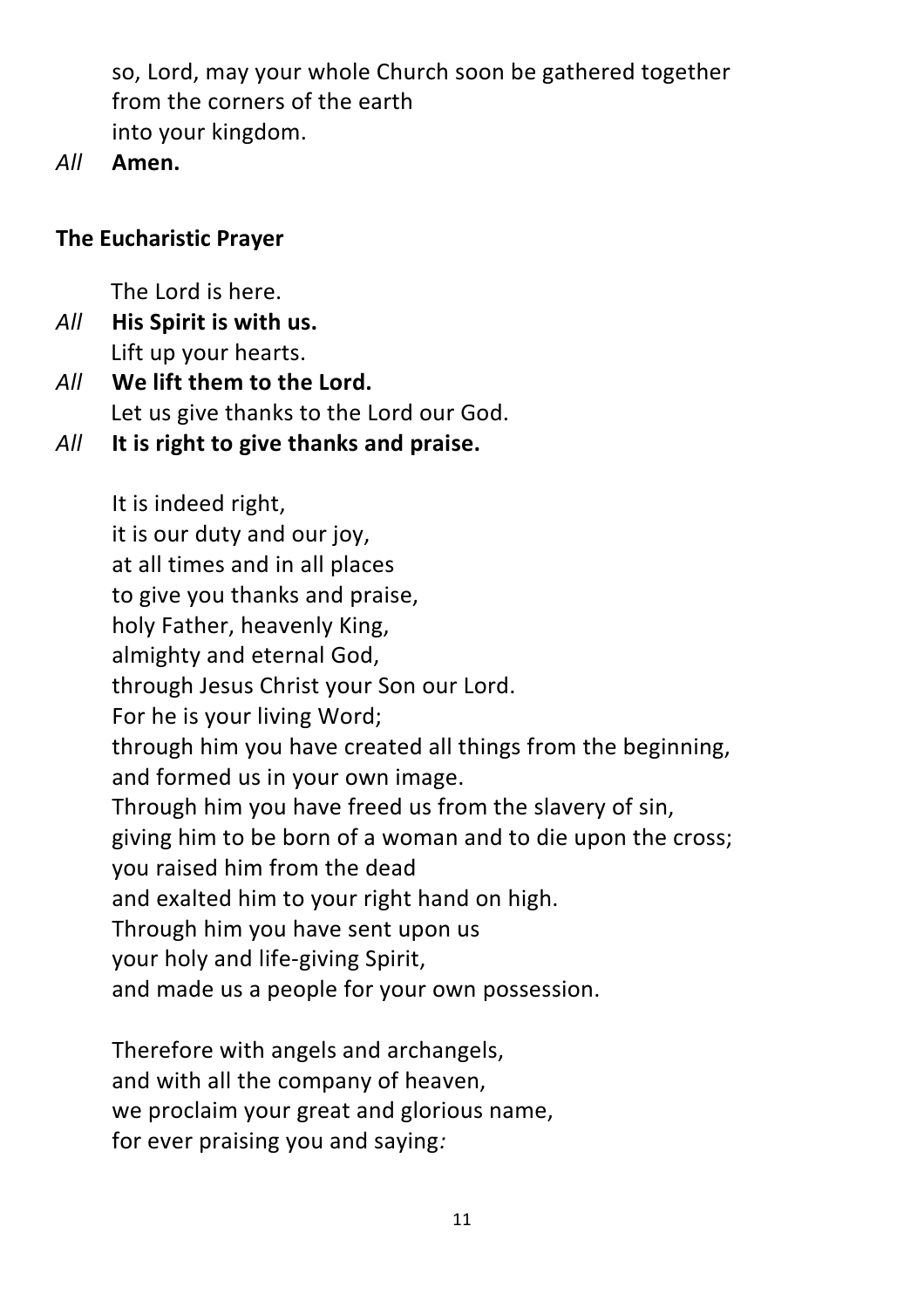*All* **Holy, holy, holy Lord, God of power and might, heaven and earth are full of your glory. Hosanna in the highest. Blessed is he who comes in the name of the Lord. Hosanna in the highest.**

Accept our praises, heavenly Father, through your Son our Saviour Jesus Christ, and as we follow his example and obey his command, grant that by the power of your Holy Spirit these gifts of bread and wine may be to us his body and his blood; who, in the same night that he was betrayed, took bread and gave you thanks; he broke it and gave it to his disciples, saying: Take, eat; this is my body which is given for you; do this in remembrance of me.

In the same way, after supper he took the cup and gave you thanks; he gave it to them, saying: Drink this, all of you; this is my blood of the new covenant, which is shed for you and for many for the forgiveness of sins. Do this, as often as you drink it, in remembrance of me.

Therefore, heavenly Father, we remember his offering of himself made once for all upon the cross; we proclaim his mighty resurrection and glorious ascension; we look for the coming of your kingdom, and with this bread and this cup we make the memorial of Christ your Son our Lord.

Great is the mystery of faith: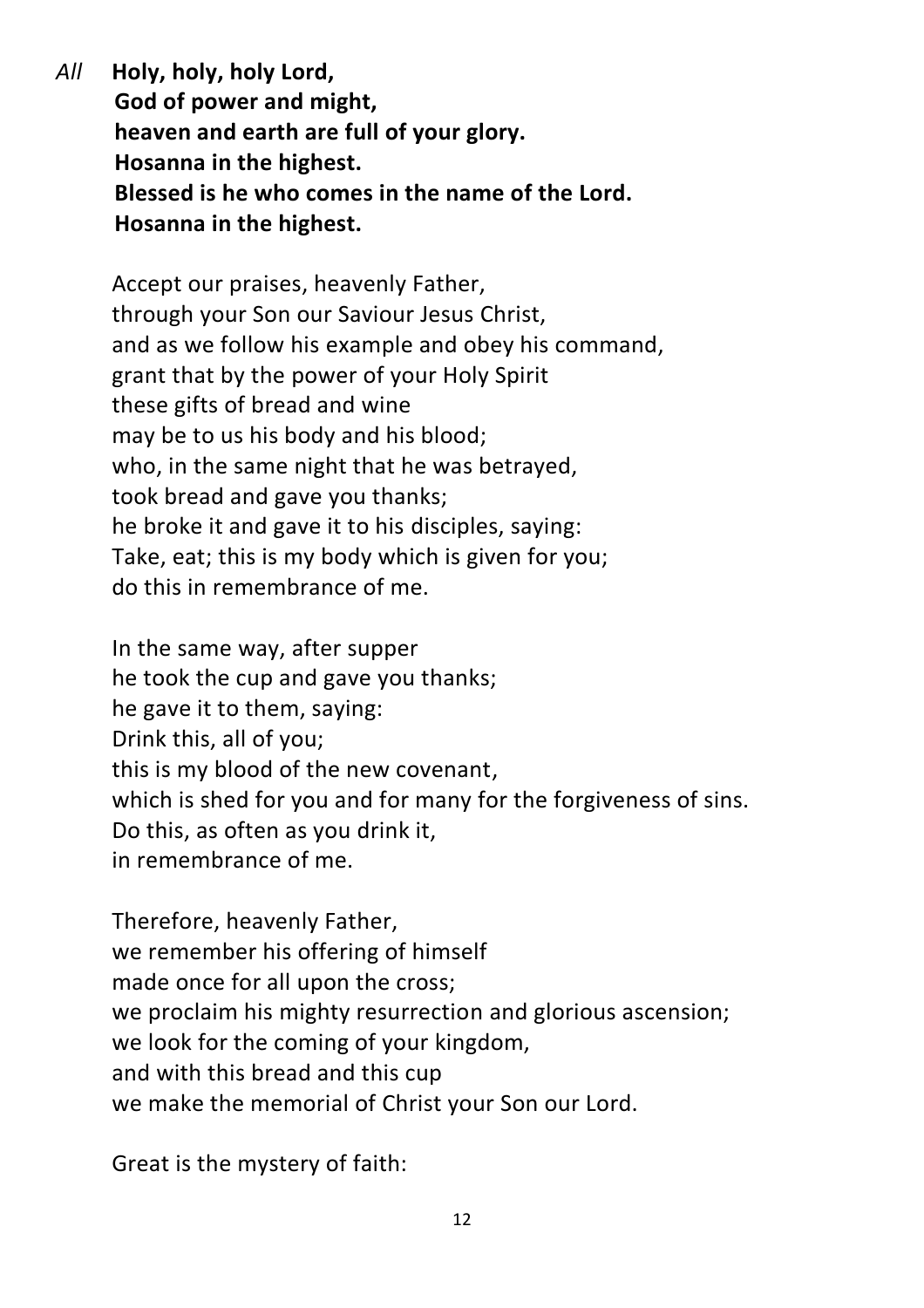*All* **Christ has died: Christ is risen: Christ will come again.**

> Accept through him, our great high priest, this our sacrifice of thanks and praise, and as we eat and drink these holy gifts in the presence of your divine majesty, renew us by your Spirit, inspire us with your love and unite us in the body of your Son, Jesus Christ our Lord.

Through him, and with him, and in him, in the unity of the Holy Spirit, with all who stand before you in earth and heaven, we worship you, Father almighty, in songs of everlasting praise:

*All* **Blessing and honour and glory and power be yours for ever and ever. Amen.**

**The Lord's Prayer**

Let us pray with confidence as our Saviour taught us:

**Our Father, who art in heaven, hallowed be thy name; thy kingdom come; thy will be done; on earth as it is in heaven. Give us this day our daily bread. And forgive us our trespasses, as we forgive those who trespass against us. And lead us not into temptation; but deliver us from evil. For thine is the kingdom,**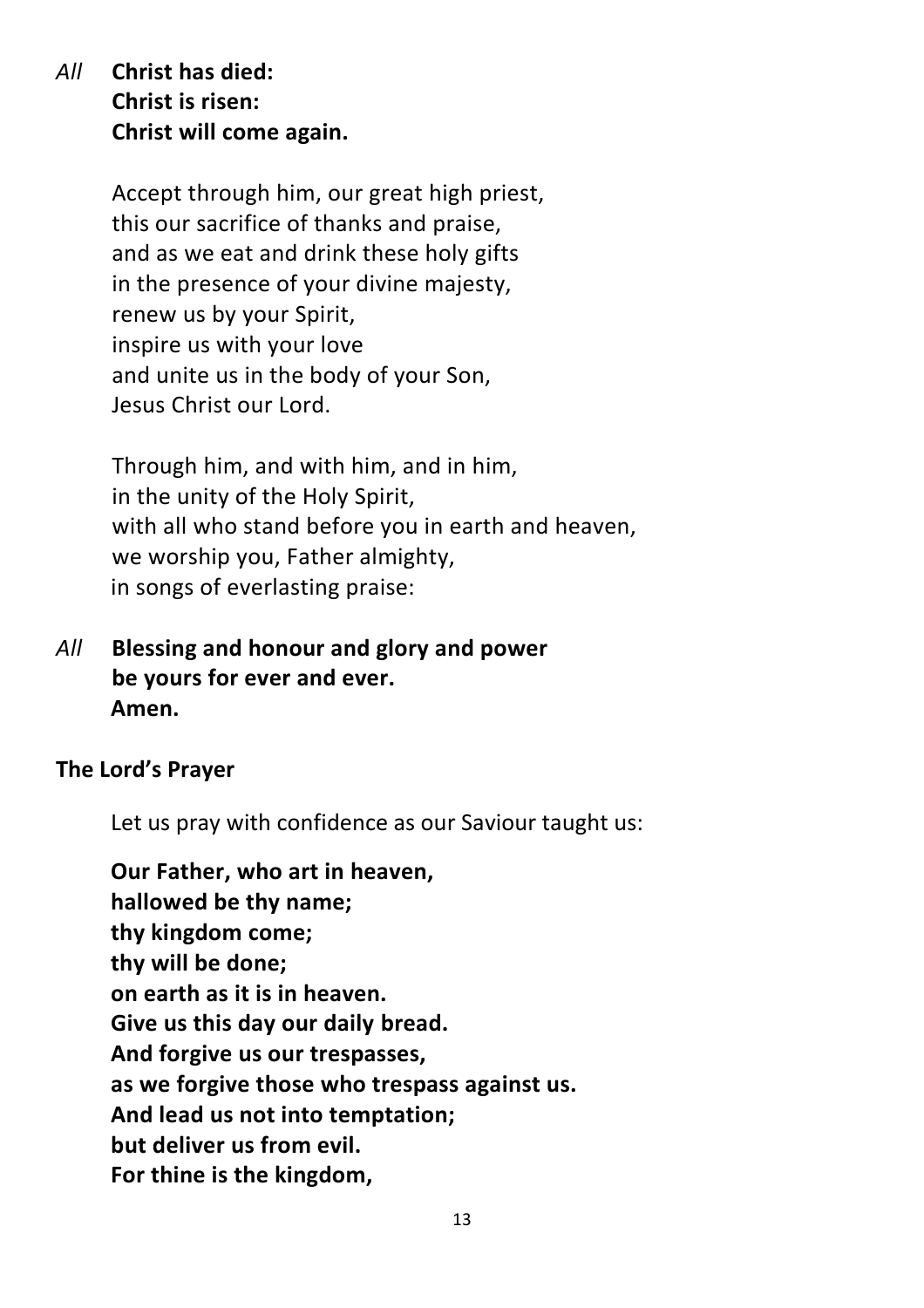**the power and the glory, for ever and ever. Amen.**

**Notre Père, qui es aux cieux, que ton nom soit sanctifié, que ton règne vienne, que ta volonté soit faite, sur la terre comme au ciel. Donne-nous aujourd'hui notre pain de ce jour. Pardonne-nous nos offenses, comme nous pardonnons aussi à ceux qui nous ont offensés; et ne nous laisse pas entrer en tentation, mais délivre-nous du mal. Car c'est à toi qu'appartiennent le règne, la puissance et la gloire, pour les siècles des siècles. Amen.**

*The celebrant breaks the consecrated bread, saying:*

We break this bread to share in the body of Christ.

- *All* **Though we are many, we are one body, because we all share in one bread.**
- *All* **Lamb of God,**

**you take away the sin of the world, have mercy on us.**

**Lamb of God, you take away the sin of the world, have mercy on us.**

**Lamb of God, you take away the sin of the world, grant us peace.**

# *The celebrant says*

Jesus is the lamb of God who takes away the sin of the world. Blessed are those who are called to his supper.

*All* **Lord, I am not worthy to receive you, but only say the word and I shall be healed.**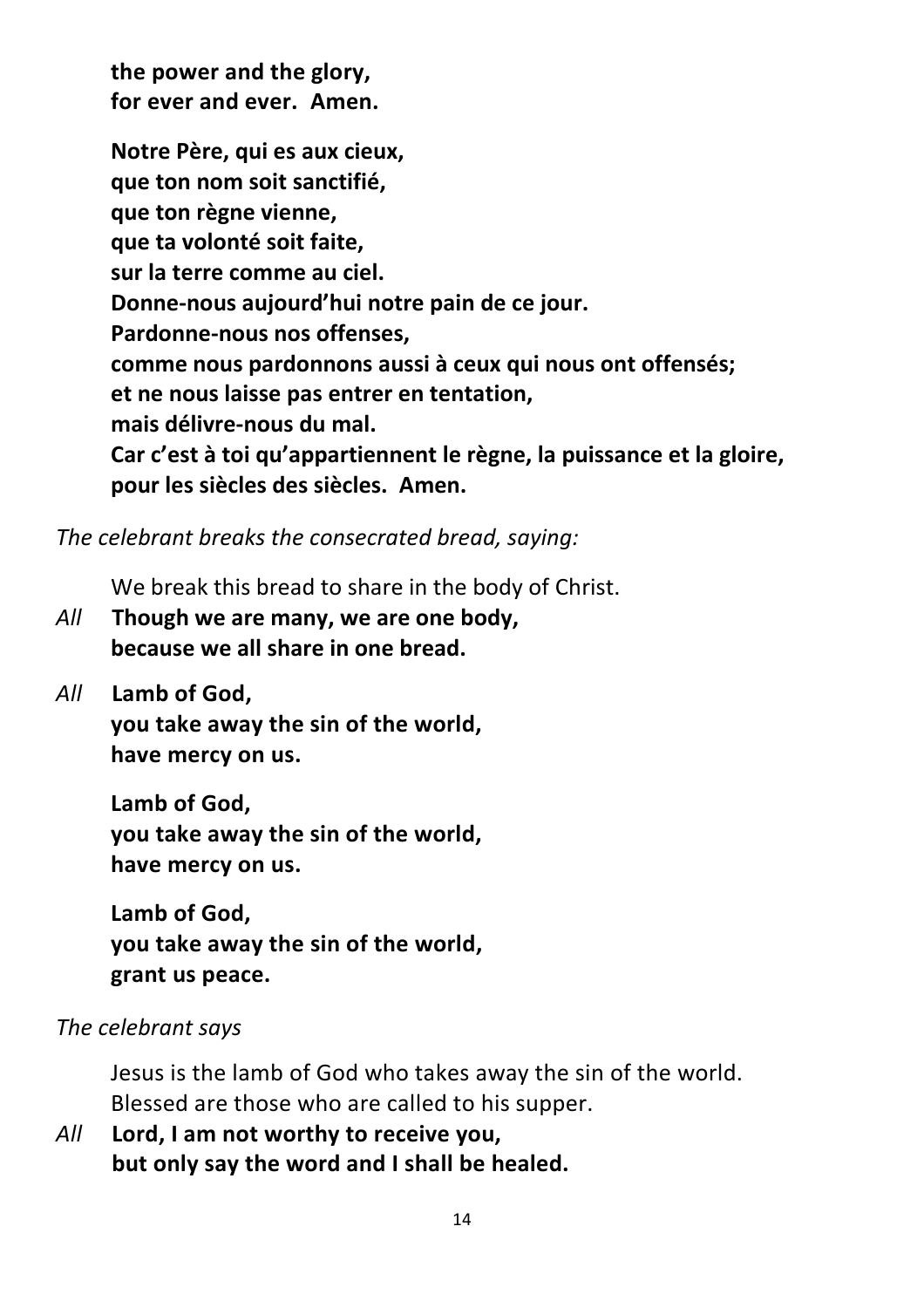*The celebrant and people receive Communion.*

*All who usually receive Communion in their churches are welcome to receive Communion here. If you prefer not to receive Communion you are welcome to come forward for a blessing, in which please case please bow your head to indicate this.*

# **Music:** Thou wilt keep him in perfect peace

*Words from Isaiah 26.3, Ps 139.11, 1 John 1.5, Ps 119, 175, Matthew 6.13 Music: Samuel Sebastian Wesley (1810-1876)*

Thou wilt keep him in perfect peace, whose mind is stayed on thee. The darkness is no darkness with thee, but the night is as clear as the day. The darkness and the light to thee are both alike. God is light and with him is no darkness at all. O let my soul live, and it shall praise thee. For thine is the kingdom, the power and the glory for evermore.

## **Prayer after Communion**

*The celebrant reads the prayer after Communion:*

Eternal Father, we thank you for nourishing us with your heavenly gifts: may our communion strengthen us in faith, build us up in hope, and make us grow in love; for the sake of Jesus Christ our Lord.

- *All* **Amen**.
- *All* **Almighty God, we thank you for feeding us with the body and blood of your Son Jesus Christ. Through him we offer you our souls and bodies to be a living sacrifice. Send us out in the power of your Spirit to live and work to your praise and glory. Amen**.

#### **Hymn**

God of grace and God of glory, On thy people pour thy power; Now fulfil thy Church's story; Bring her bud to glorious flower. Grant us wisdom, grant us courage, For the facing of this hour.